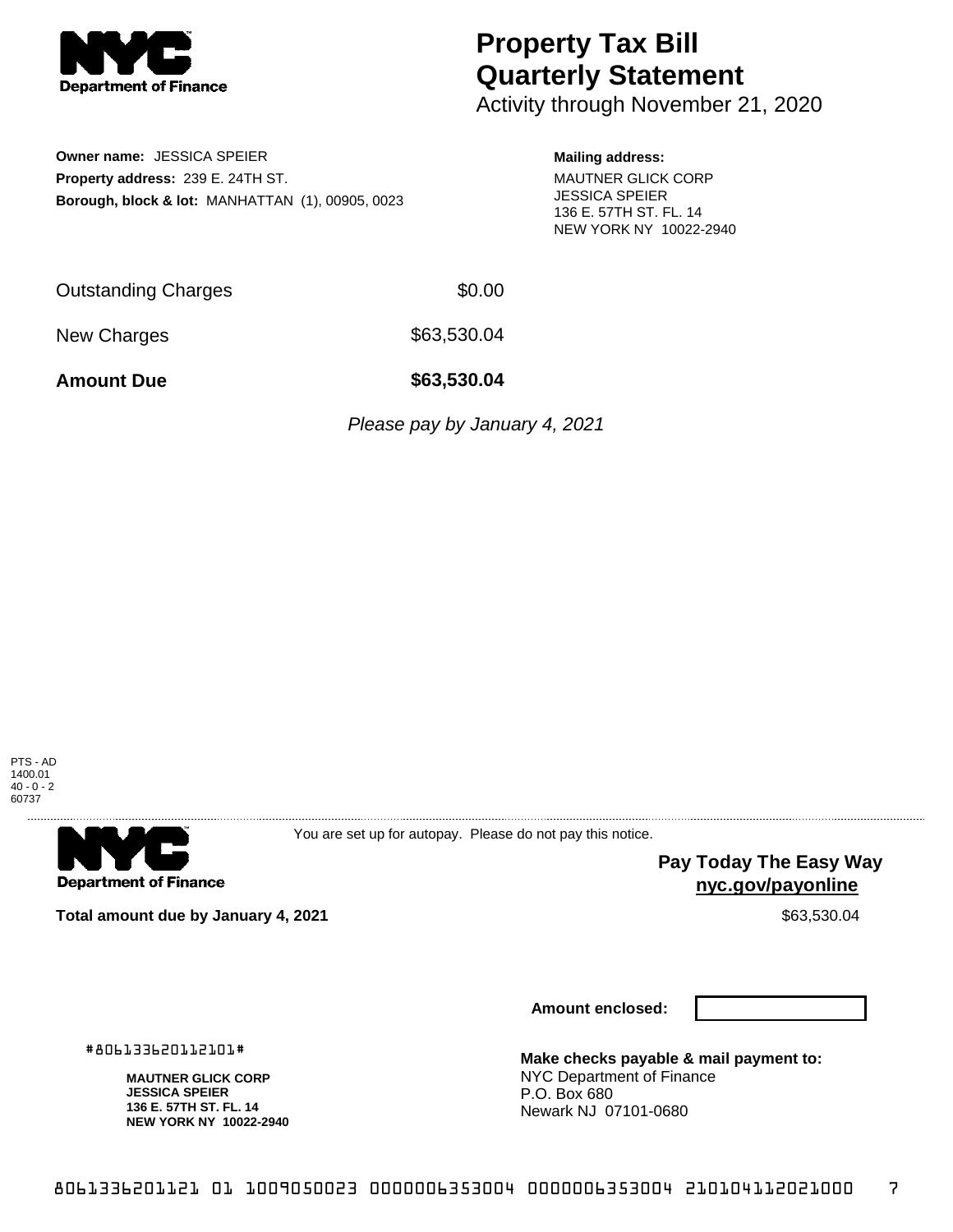

| <b>Previous Charges</b><br>Total previous charges including interest and payments                  |            |                        |                           | Amount<br>\$0.00            |
|----------------------------------------------------------------------------------------------------|------------|------------------------|---------------------------|-----------------------------|
|                                                                                                    |            |                        |                           |                             |
| <b>Finance-Property Tax</b><br>Adopted Tax Rate                                                    |            | 01/01/2021             |                           | \$66,186.74<br>$$-2,186.24$ |
| <b>SCRIE Credit Applied</b>                                                                        | 11/13/2020 |                        |                           | $$-530.46$                  |
| <b>Rent Stabilization</b>                                                                          | # Apts     |                        | <b>RS</b> fee identifiers |                             |
| Rent Stabilization Fee- Chg                                                                        | 3          | 01/01/2021             | 10970500                  | \$60.00                     |
| <b>Total current charges</b>                                                                       |            |                        |                           | \$63,530.04                 |
| How We Calculated Your Property Tax For July 1, 2020 Through June 30, 2021                         |            |                        |                           |                             |
|                                                                                                    |            | Overall                |                           |                             |
| Tax class 2 - Residential More Than 10 Units                                                       |            | <b>Tax Rate</b>        |                           |                             |
|                                                                                                    |            |                        |                           |                             |
| Original tax rate billed                                                                           |            | 12.4730%               |                           |                             |
| New Tax rate                                                                                       |            | 12.2670%               |                           |                             |
| Estimated Market Value \$2,651,000                                                                 |            |                        |                           |                             |
|                                                                                                    |            |                        |                           | <b>Taxes</b>                |
|                                                                                                    |            | \$1,061,280            |                           |                             |
| <b>Taxable Value</b>                                                                               |            | \$1,061,280 x 12.2670% |                           |                             |
| <b>Tax Before Abatements and STAR</b>                                                              |            | \$130,187.24           |                           | \$130,187.24                |
|                                                                                                    |            |                        |                           | \$130,187.24                |
| <b>Billable Assessed Value</b><br>Annual property tax<br>Original property tax billed in June 2020 |            |                        |                           | \$132,373.48                |

**NEW LAW:** To learn about Local Law 147, which requires residential buildings with three or more units to create a policy on smoking and share it with current and prospective tenants, visit www.nyc.gov/health/tobaccocontrol.

Please call 311 to speak to a representative to make a property tax payment by telephone.

For information about the interest rate charged on late payments, visit nyc.gov/taxbill.

## **Home banking payment instructions:**

- 1. **Log** into your bank or online bill pay website.
- 2. **Add** the new payee: NYC DOF Property Tax. Enter your account number, which is your boro, block and lot, as it appears here: 1-00905-0023 . You may also need to enter the address for the Department of Finance. The address is P.O. Box 680, Newark NJ 07101-0680.
- 3. **Schedule** your online payment using your checking or savings account.

## **Did Your Mailing Address Change?**

If so, please visit us at **nyc.gov/changemailingaddress** or call **311.**

When you provide a check as payment, you authorize us either to use information from your check to make a one-time electronic fund transfer from your account or to process the payment as a check transaction.